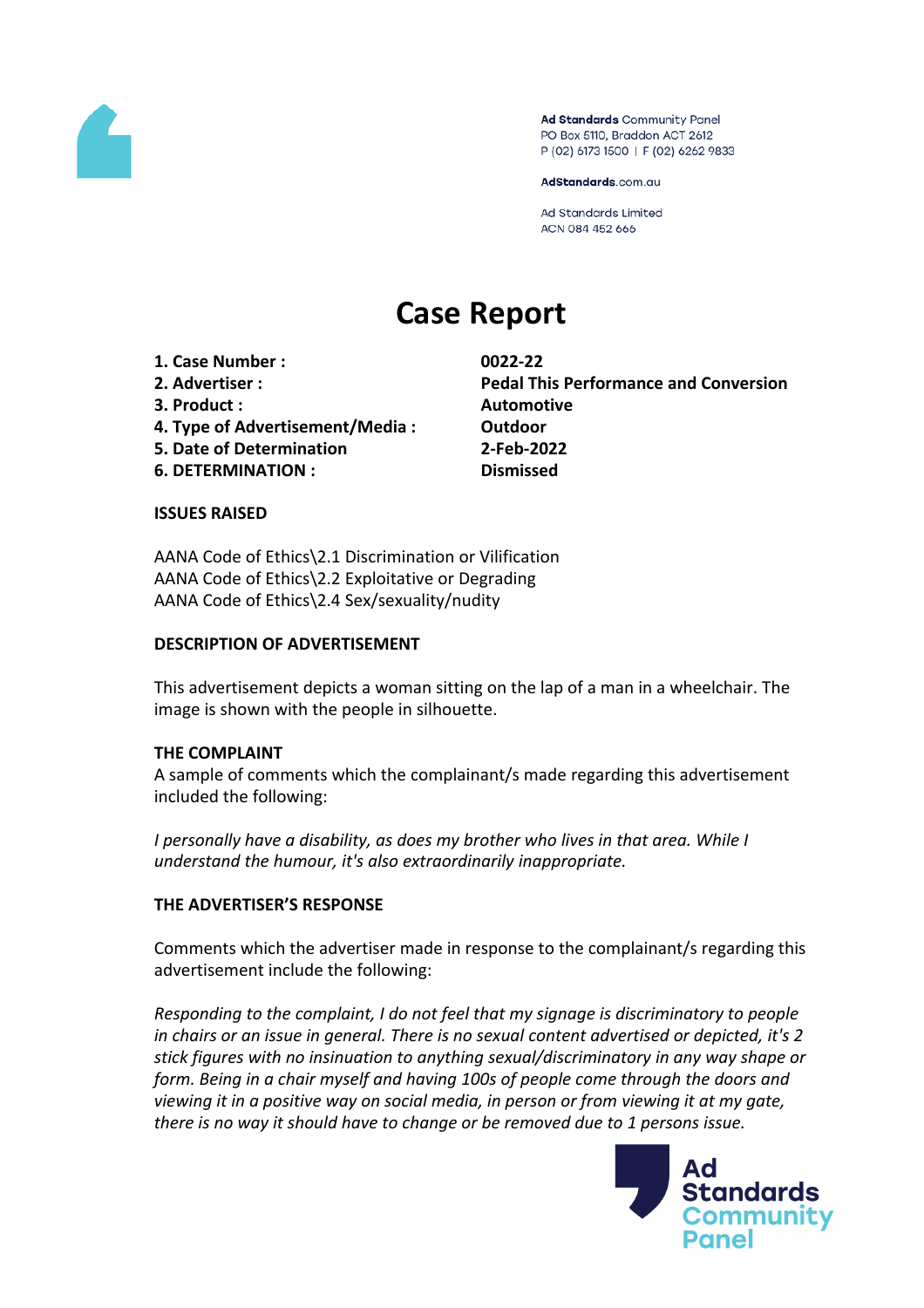

### **THE DETERMINATION**

The Ad Standards Community Panel (the Panel) considered whether this advertisement breaches Section 2 of the AANA Code of Ethics (the Code).

The Panel noted the complainant's concern that the advertisement is inappropriate.

The Panel viewed the advertisement and noted the advertiser's response.

**Section 2.1: Advertising shall not portray people or depict material in a way which discriminates against or vilifies a person or section of the community on account of race, ethnicity, nationality, gender, age, sexual orientation, religion, disability, mental illness or political belief.**

The Panel noted the AANA Practice Note which provides guidance on the meaning of: Discrimination - unfair or less favourable treatment Vilification - humiliates, intimidates, incites hatred, contempt or ridicule Disability - a current, past or potential physical, intellectual, psychiatric, or sensory illness, disease, disorder, malfunction, malformation, disfigurement or impairment, including mental illness.

# **Does the advertisement portray material in a way which discriminates against or vilifies a person on account of disability?**

The Panel noted that the advertisement featured a stick figure in a wheelchair which would be generally recognisable as a symbol for disability commonly used in parking spaces and bathrooms.

The Panel noted the advertiser's response that the owner of the business was in a wheelchair and is not discriminatory to people in wheelchairs.

The Panel considered that the advertisement did not treat people with a disability unfavourably.

The Panel considered that diversity and inclusion in advertising is commendable and the depiction of a person in a wheelchair as a sexual being was not discriminatory or vilifying towards people in wheelchairs but rather a depiction of diversity.

# **Section 2.1 conclusion**

Finding that the advertisement did not portray material in a way which discriminates against or vilifies a person or section of the community on account of disability, the Panel determined that the advertisement did not breach Section 2.1 of the Code.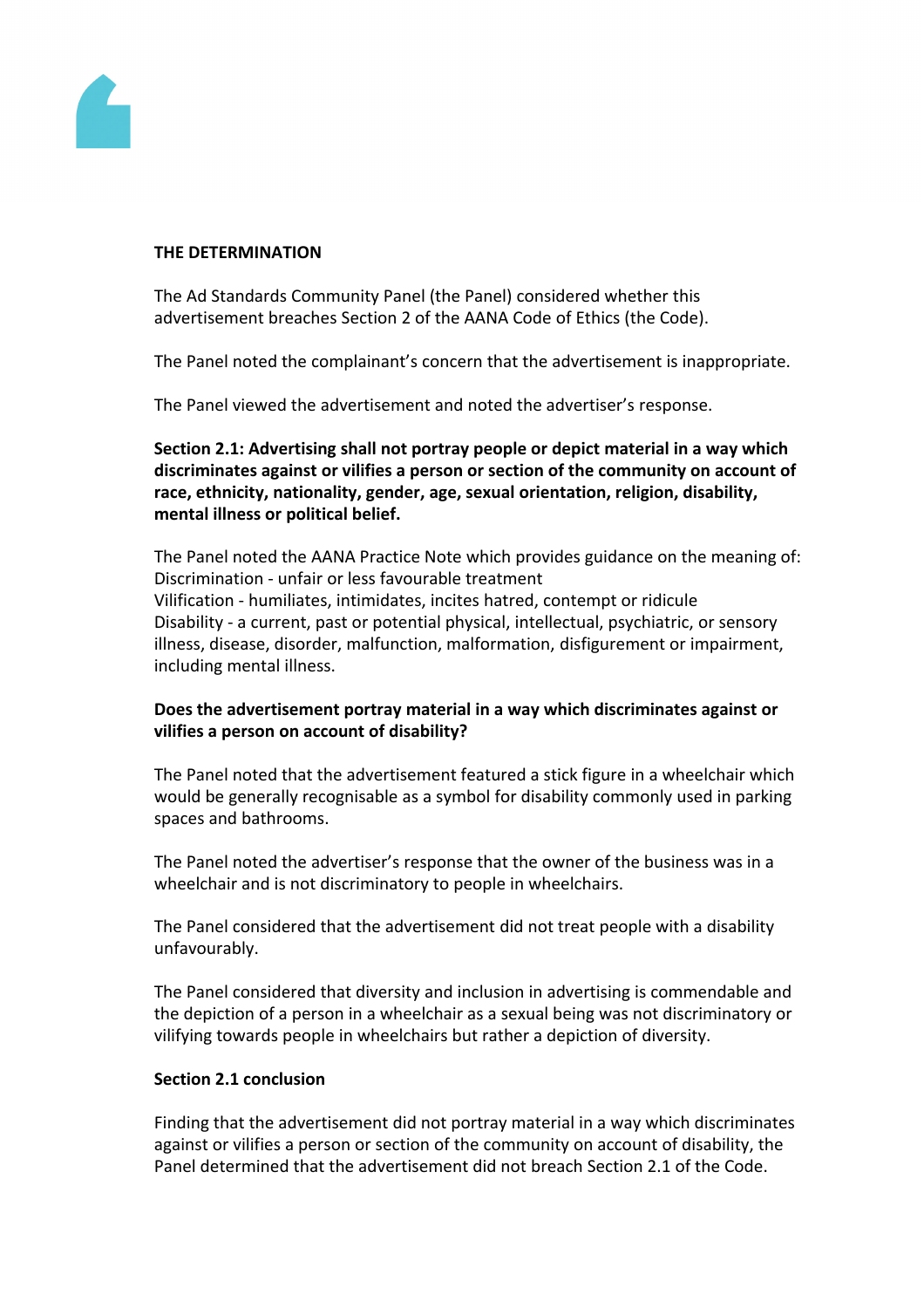

# **Section 2.2: Advertising should not employ sexual appeal in a manner which is exploitative or degrading of any individual or group of people.**

The Panel noted the AANA Practice Note which provides guidance on the meaning of the terms exploitative and degrading:

*Exploitative - (a) taking advantage of the sexual appeal of a person, or group of people, by depicting them as objects or commodities; or (b) focussing on their body parts where this bears no direct relevance to the product or service being advertised. Degrading – lowering in character or quality a person or group of people.*

## **Does the advertisement use sexual appeal?**

The Panel considered that the advertisement features an image of a female stick figure with breasts straddling a stick figure in a wheelchair and that this was a depiction which would contain sexual appeal.

#### **Does the advertisement use sexual appeal in a manner that is exploitative?**

A minority of the Panel considered that the depiction of the female stick figure with breasts in a sexualised manner was a depiction which focused on the female body in a manner which had no relevance to the mechanical service being advertised.

A minority of the Panel considered that the depiction of the woman in this manner was a depiction of her as a commodity in that she is a reward or achievement associated with using the service.

The majority of the Panel considered that although the sexualised portrayal of the woman was not relevant to the service being promoted, there was no focus on body parts and no suggestion that the woman is an object for sale.

The Panel considered that the advertisement did not employ sexual appeal in a manner which is exploitative of women.

#### **Does the advertisement use sexual appeal in a manner that is degrading?**

The Panel considered that the depiction of the female stick figure did not suggest that there was a power imbalance between the two people, or that the woman was lowered in character or quality.

The Panel considered that the advertisement did not employ sexual appeal in a manner which is degrading to women.

#### **Section 2.2 conclusion**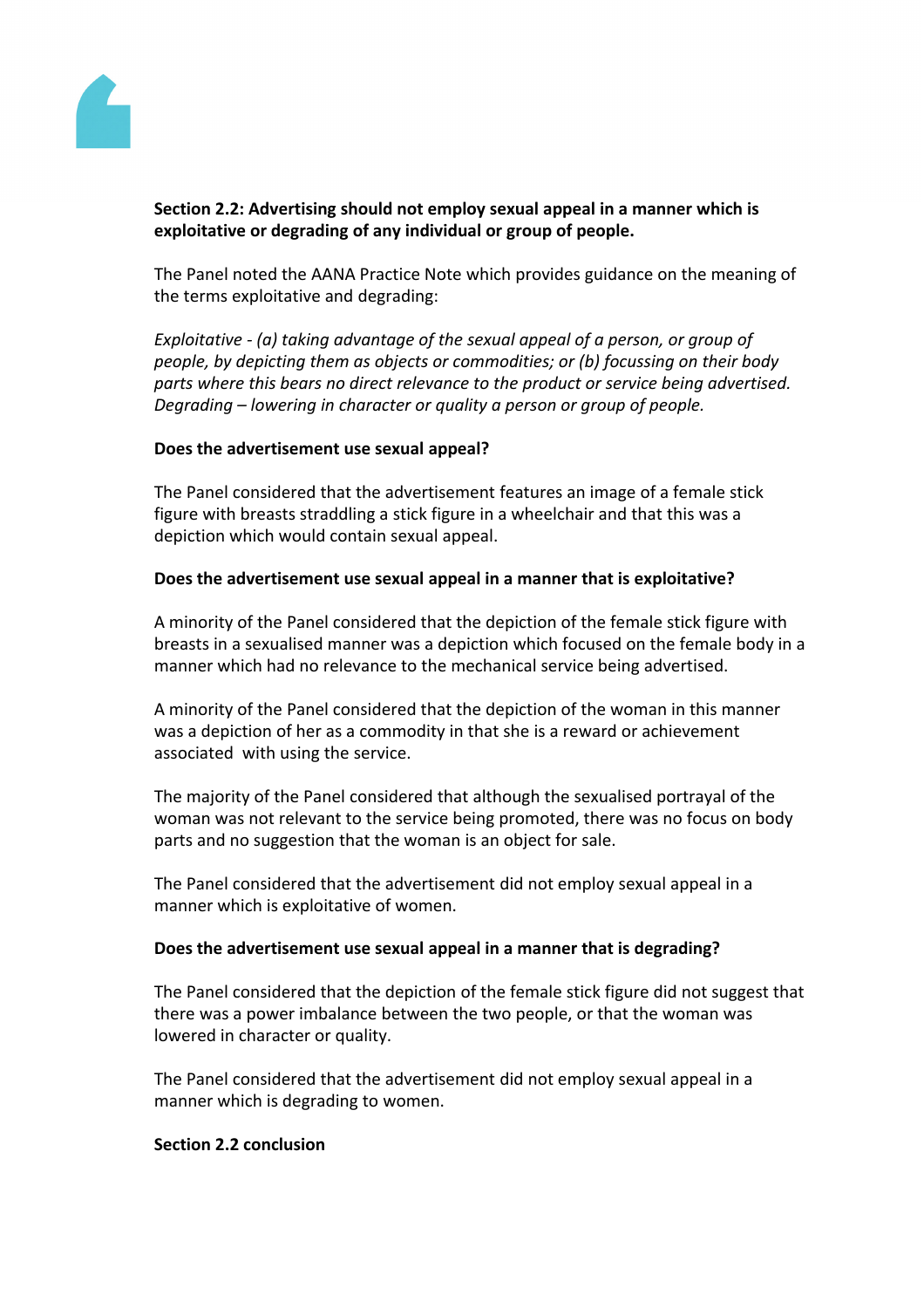

Finding that the advertisement did not employ sexual appeal in a manner which is exploitative or degrading of an individual or group of people, the Panel determined that the advertisement did not breach Section 2.2 of the Code.

# **Section 2.4: Advertising shall treat sex, sexuality and nudity with sensitivity to the relevant audience.**

The Panel noted the Practice Note for the Code states:

*"Overtly sexual depictions where the depiction is not relevant to the product or service being advertised are likely to offend Prevailing Community Standards and be unacceptable…Discreet portrayal of nudity and sexuality in an appropriate context (eg advertisements for toiletries and underwear) is generally permitted but note the application of the relevant audience. More care should be taken in outdoor media than magazines, for example…Images of models in bikinis or underwear are permitted, however, unacceptable images could include those where a model is in a suggestively sexual pose, where underwear is being pulled up or down (by the model or another person), or where there is clear sexual innuendo from the ad (e.g. depicting women as sexual objects)."*

# **Does the advertisement contain sex?**

The Panel considered whether the advertisement contained sex. The Panel noted the definition of sex in the Practice Note is "sexual intercourse; person or persons engaged in sexually stimulating behaviour".

The Panel considered that while the female stick figure can be seen straddling the figure in the wheelchair, their genital areas are not touching and there is no depiction of sexual intercourse. The Panel considered that the advertisement did not contain sex.

## **Does the advertisement contain sexuality?**

The Panel noted the definition of sexuality in the Practice Note is "the capacity to experience and express sexual desire; the recognition or emphasis of sexual matters".

The Panel considered that the depiction of a stick figure with breasts straddling another stick figure was a depiction of sexuality.

## **Does the advertisement contain nudity?**

The Panel noted that the definition of nudity in the Practice Note is "the depiction of a person without clothing or covering; partial or suggested nudity may also be considered nudity".

The Panel noted that the advertising depicted stick figures, and while the female stick figure had breasts the nature of the image meant that there was no nudity.